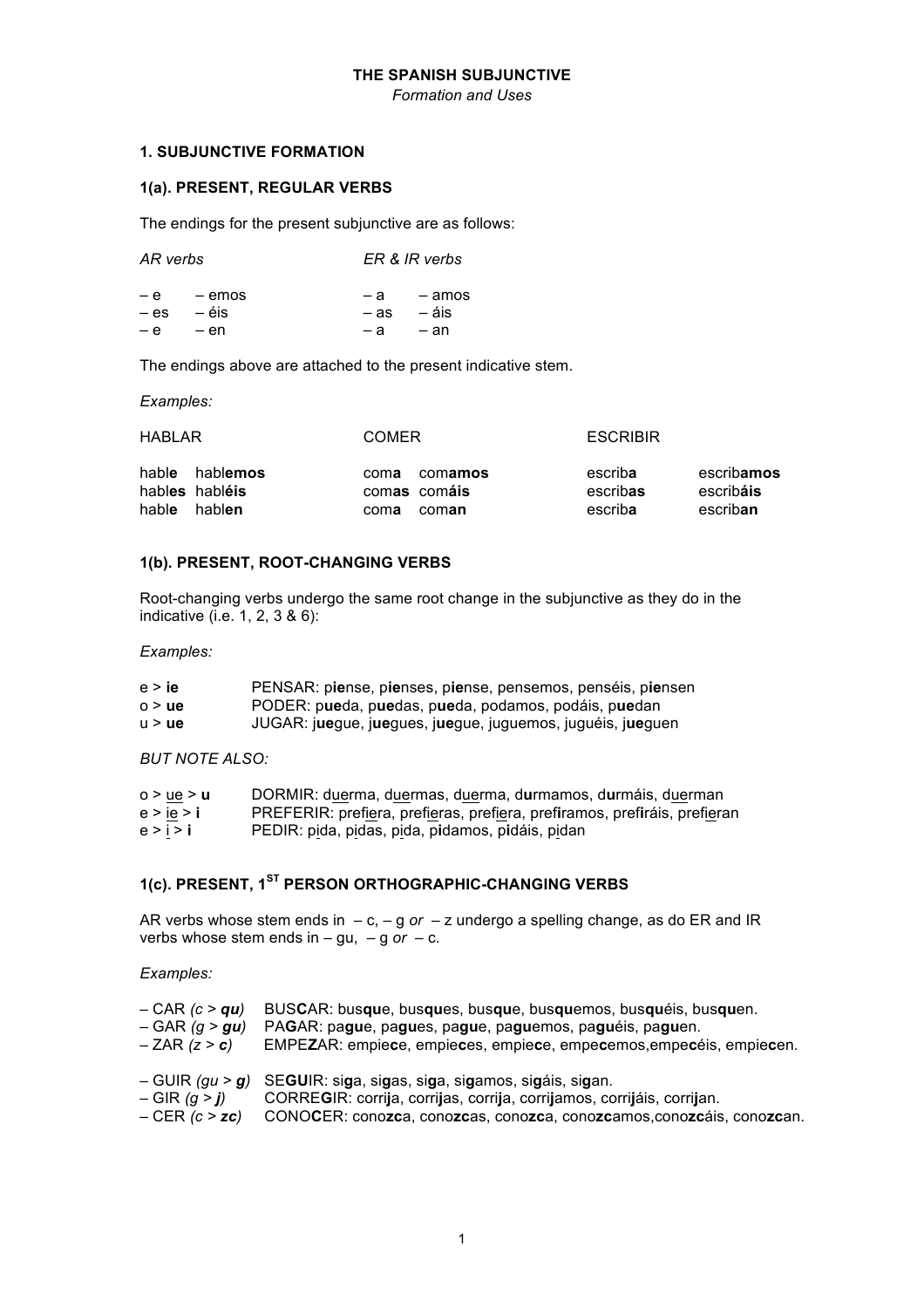## **1(d). PRESENT, 1ST PERSON IRREGULAR VERBS (ENDING** *– O* **IN INDICATIVE)**

*Examples:*

| DECIR:        | diga, digas, diga, digamos, digáis, digan.             |
|---------------|--------------------------------------------------------|
| HACER:        | haga, hagas, haga, hagamos, hagáis, hagan.             |
| OÍR:          | oiga, oigas, oiga, oigamos, oigáis, oigan.             |
| PONER:        | pongas, ponga, ponga, pongamos, pongáis, pongan.       |
| SALIR:        | salga, salgas, salga, salgamos, salgáis, salgan.       |
| TENER:        | tenga, tengas, tenga, tengamos, tengáis, tengan.       |
| TRAER:        | traiga, traigas, traiga, traigamos, traigáis, traigan. |
| <b>VENIR:</b> | venga, vengas, venga, vengamos, vengáis, vengan.       |

## **1(e). PRESENT, 1ST PERSON IRREGULAR VERBS (NOT ENDING** *– O* **IN INDICATIVE)**

*Examples:*

| DAR:          | dé, des, dé, demos, deis, den.             |
|---------------|--------------------------------------------|
| <b>ESTAR:</b> | esté, estés, esté, estemos, estéis, estén. |
| HABER:        | haya, hayas, haya, hayamos, hayáis, hayan. |
| SABER:        | sepa, sepas, sepa, sepamos, sepáis, sepan. |
| SER:          | sea, seas, sea, seamos, seáis, sean.       |
| IR:           | vaya, vayas, vaya, vayamos, vayáis, vayan. |

## **1(f). IMPERFECT, REGULAR VERBS**

The endings for the imperfect subjunctive are as follows:

## *AR verbs ER & IR verbs*

| -ara -áramos       | $-$ iera $-$ iéramos |
|--------------------|----------------------|
| $-$ aras $-$ arais | - ieras - ierais     |
| – ara – aran       | - iera - ieran       |

The endings above are attached to the present indicative stem.

#### *Examples:*

| HABL AR            |                                                      | <b>COMER</b>                   |                               | <b>ESCRIBIR</b>                                 |                                                      |
|--------------------|------------------------------------------------------|--------------------------------|-------------------------------|-------------------------------------------------|------------------------------------------------------|
| hablara<br>hablara | habl <b>áramos</b><br>hablaras hablarais<br>hablaran | comiera<br>comieras<br>comiera | comiéramos<br>comáis<br>coman | escrib <b>iera</b><br>escribieras<br>escribiera | escribiéramos<br>escribierais<br>escrib <b>ieran</b> |

## **1(g). IMPERFECT, IRREGULAR VERBS**

With verbs that are irregular in the preterite, (1) **use the 3rd person plural preterite stem**, then (2) **add the ER / IR imperfect subjunctive endings listed above**.

*Examples:*

| ESTAR: | estuviera, estuvieras, estuviera, estuviéramos, estuvieran.  |
|--------|--------------------------------------------------------------|
| HACER: | hiciera, hicieras, hiciera, hiciéramos, hicierais, hicieran. |
| TENER: | tuviera, tuvieras, tuviera, tuviéramos, tuvierais, tuvieran. |

## *BUT NOTE ALSO:*

| IR/SER: | fuera, fueras, fuera, fuéramos, fuerais, fueran.       |
|---------|--------------------------------------------------------|
| DECIR:  | dijera, dijeras, dijera, dijéramos, dijerais, dijeran. |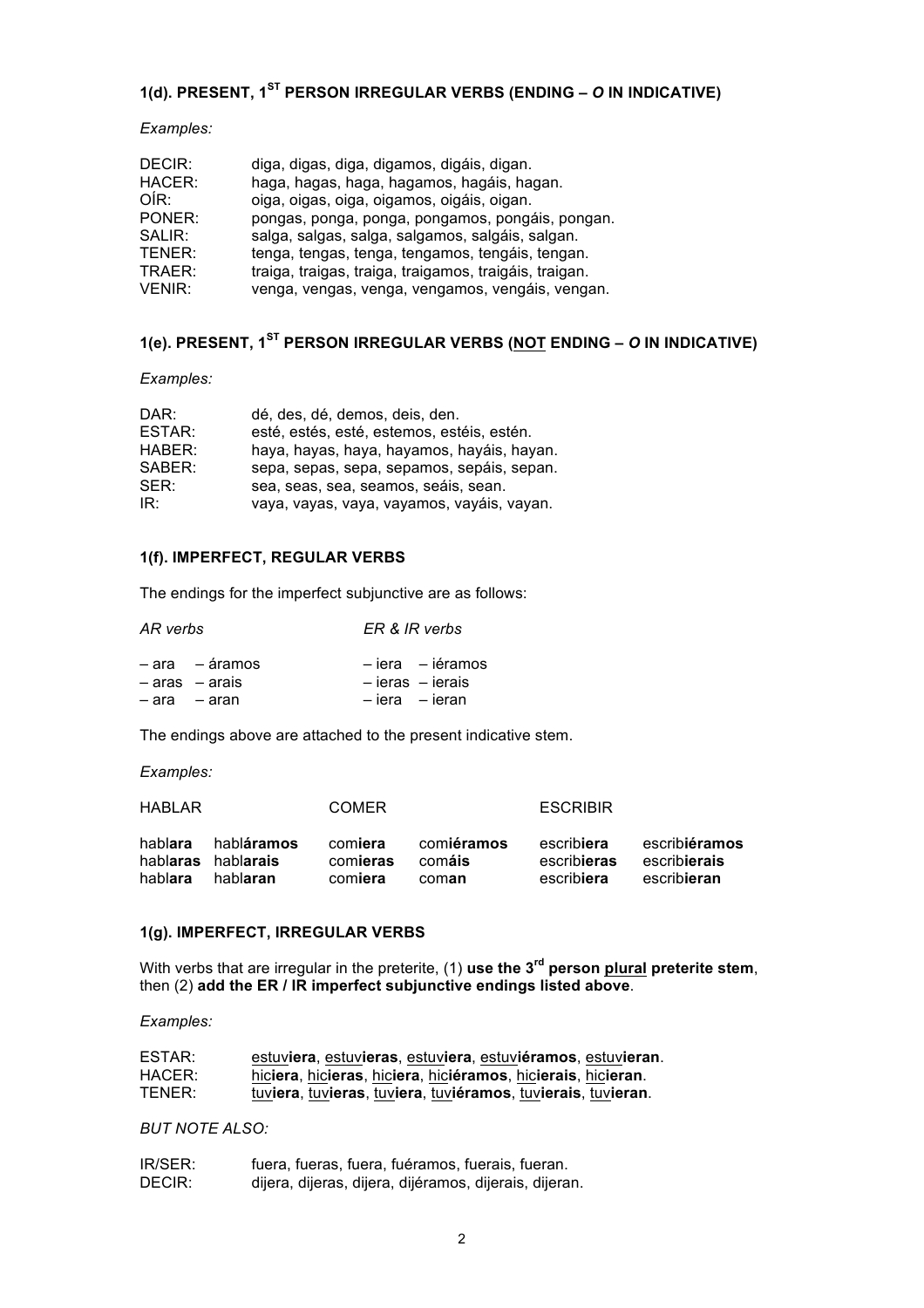## **2. SUBJUNCTIVE USES**

- The *subjunctive* is frequently used to imply **uncertainty** or **subjectivity**, whereas the *indicative* implies **certainty** or **objectivity**.
- In addition, there are a number of **conjunctions** that always take the subjunctive, and others that require a subjunctive *or* indicative **depending on the time frame**.
- Furthermore, in **relative (dependent) clauses** (introduced by the relative pronoun "que"), the subjunctive is used if the antecendent (i.e. noun/noun phrase) in the **main (independent) clause** is *negative* or *indefinite*.
- A number of conditional sentences ("if" clauses) also require the use of a subjunctive in different tenses.
- Certain verbs require the subjunctive (in main or relative clauses) when expressing **emotions (wishes, regrets, etc.)** or **negative beliefs and opinions**.

Examples of each of the above categories follow.

## **2(a). CERTAINTY / OBJECTIVITY – UNCERTAINTY / SUBJECTIVITY**

*Consider the following examples:*

| <b>INDICATIVE</b>  | Javier va al colegio en metro.<br>Todos sabemos que Javier no va al colegio en metro.<br>Es cierto que Javier nunca va al colegio en metro.<br>No dudo que Javier va al colegio en metro.<br>Raúl me dijo que Javier no va al colegio en metro.<br>etc                           |
|--------------------|----------------------------------------------------------------------------------------------------------------------------------------------------------------------------------------------------------------------------------------------------------------------------------|
| <b>SUBJUNCTIVE</b> | Es posible que Javier vaya al colegio en metro.<br><b>Dudo que</b> Javier vaya al colegio en metro.<br>Es bueno que Javier no vaya al colegio en metro.<br>Es poco probable que Javier nunca vaya al colegio en metro.<br>Es extraño que Javier vaya al colegio en metro.<br>etc |

## **2(b). CONJUNCTIONS**

The following conjunctions are *always* followed by the subjunctive:

| Para que, a fin de que   | So that            |
|--------------------------|--------------------|
| Con tal que, siempre que | Provided that      |
| A menos que              | Unless             |
| Antes de que             | <b>Before</b>      |
| Sin que                  | Without (that)     |
| Dado que                 | Given that         |
| Por miedo de que         | For fear that      |
| De modo, manera que      | In such a way that |
|                          |                    |

*Examples:* **Hay que reparar el techado para que no entre agua**, it is necessary to repair the roof so that water doesn't get in.

> **Subieron sin hacer ruido, por miedo de que despertaran a los niños**, they went up in silence for fear of waking the children.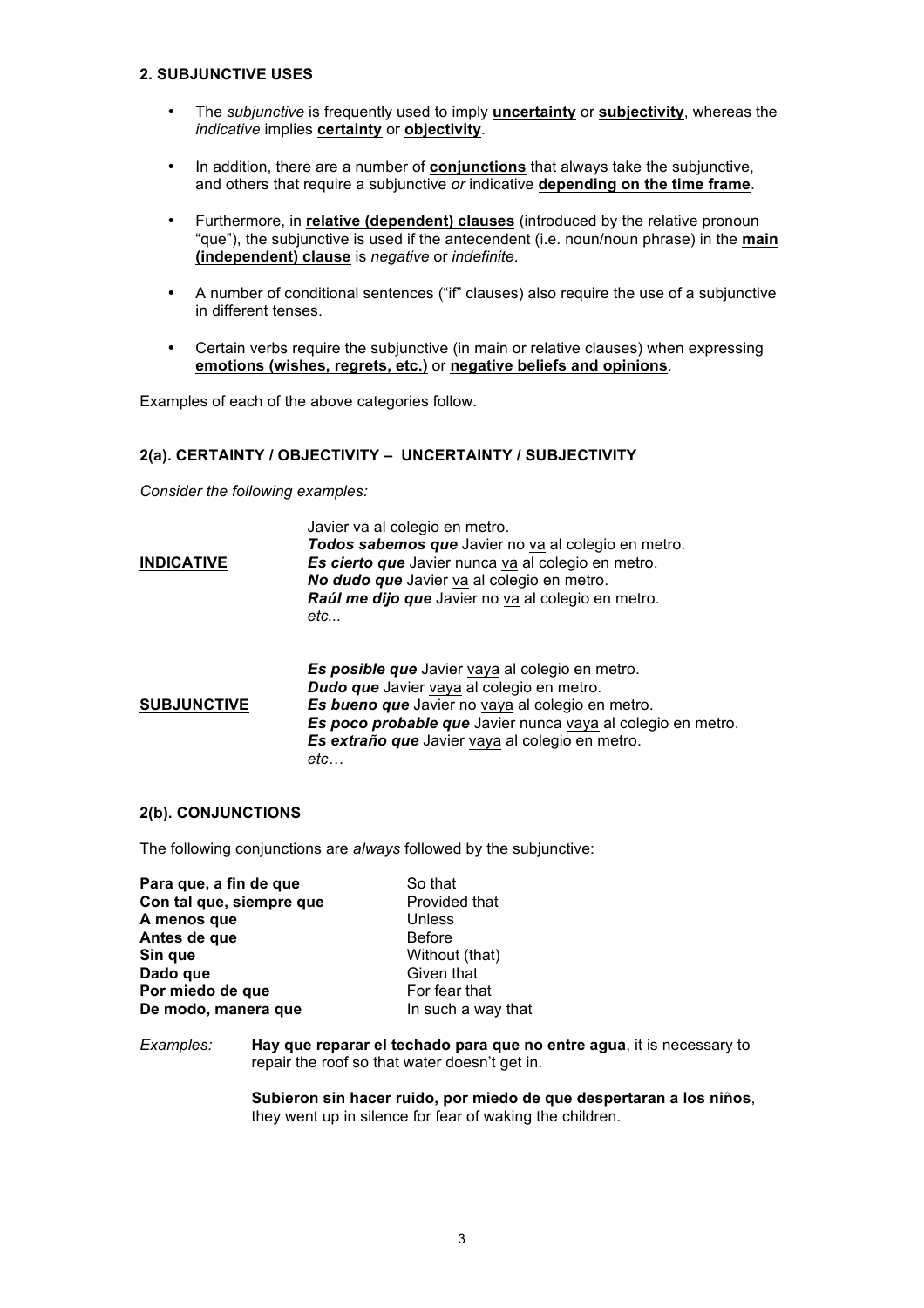The subjunctive is required in *adverbial clauses* after the following conjunctions (when future time, uncertainty or supposition is implied):

| Cuando                      | When       |
|-----------------------------|------------|
| Hasta que                   | Until      |
| Tan pronto como / en cuanto | As soon as |
| <b>Mientras</b>             | As long as |
| Después (de) que            | After      |
| <b>Aunque</b>               | Even if    |

*Examples:* **Cuando** *tenga* **dinero, iré a verlo**, When I have money, I'll go and see him.

*BUT:* **Cuando** *viene* **a verme, siempre me trae regalos**, When he comes to see me, he always brings me presents (i.e. regular occurrence).

If the conjunction introducing a subjunctive has a corresponding prepositional form, the infinitive is used after the prepositional form when the subjects of the main and dependent clauses are the same:

| In order that<br>In order to<br>Para que<br>Para<br>A fin de que<br>In order that<br>In order to<br>A fin de<br>En caso de<br>In case                                                                                                                                                        | Conjunction    |                | <b>Prepositional form</b> |                  |
|----------------------------------------------------------------------------------------------------------------------------------------------------------------------------------------------------------------------------------------------------------------------------------------------|----------------|----------------|---------------------------|------------------|
| For fear that<br>Por miedo de que<br>For fear of<br>Por miedo de<br>Sin que<br>Sin<br>Without<br>Without<br>Cuando<br>When<br>ΑI<br>Hasta<br>Hasta que<br>Until<br>Until<br><b>Before</b><br>Antes (de) que<br><b>Before</b><br>Antes de<br>Después (de) que<br>After<br>Después de<br>After | En caso de que | In case (that) |                           | When, on $-$ ing |

*Example:* **Quiero hacer muchas cosas antes de irme**, **I** want to do a lot of things before **I** go away.

*BUT:* **Quiero verte antes de que te vayas**, **I** want to see you before **you** leave.

## **2(c). NEGATIVE AND INDEFINITE ANTECEDENTS**

The subjunctive is used in *adjectival clauses* (i.e. modifying the noun) introduced by a relative pronoun, after a negative or indefinite antecedent:

*Examples:* **No he encontrado a nadie que\* le conozca**, I haven't met anyone who knows him. **Busco un alumno que hable español**, I'm looking for a pupil who speaks Spanish (indefinite, therefore no personal *a* required).

**\* nadie que** can also be replaced by **quien**.

*BUT:* **Busco a ese alumno que habla español**, I looking for that pupil who speaks Spanish (definite, therefore the personal *a* is now required).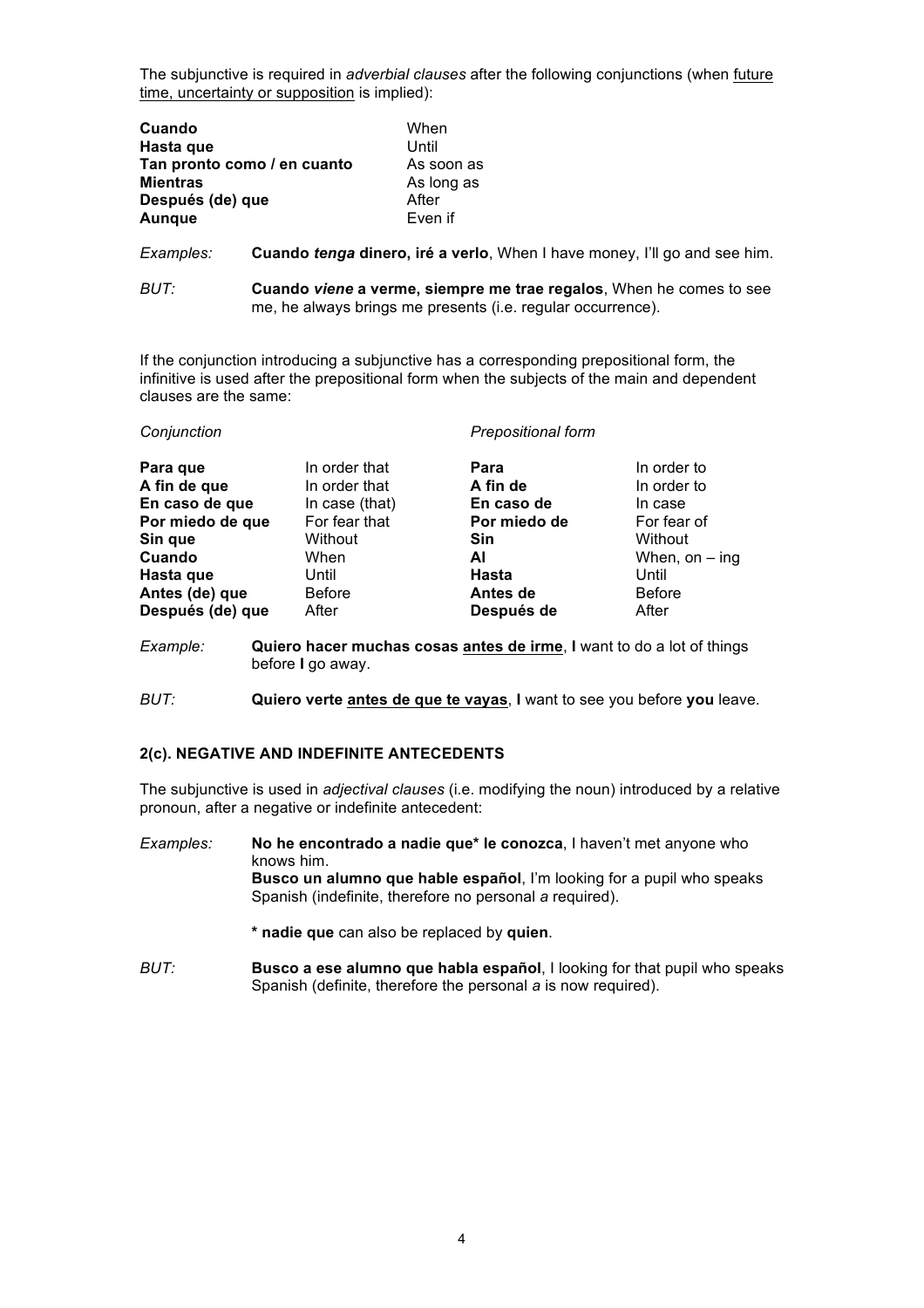## **2(d). CONDITIONAL SENTENCES & "IF" CLAUSES**

*Examples:* Si vendes tu coche, yo lo compraré. If you sell your car, I will buy it.

> Si *vendieras* tu coche, yo lo compraría. If you sold ("were to sell") your car, I would buy it.

Si *hubieras vendido* tu coche, yo lo *hubiera (habría) comprado*. If you had sold your car, I would have bought it.

**Note: si**, meaning *if*, cannot be followed by the present subjunctive, the future indicative or the conditional indicative. When **si** means *whether*, it can be followed by any tense:

*Example:* **No sé si vendrá**, I don't know whether he will come.

#### **2(e). EXPRESSING EMOTIONS, DESIRE, NEGATIVE BELIEFS**

In *main clauses*, the subjunctive is used:

- to express the imperative with **usted**, **ustedes** and the 1<sup>st</sup> and 3<sup>rd</sup> persons **¡Hable (Vd.)!** Speak! **¡Hablen (ustedes)!** Speak! **¡Hablemos!** Let's speak.
- to express a wish: **¡Que seas feliz!** (May you) be happy! **¡Ojalá (que) vinieran!** I wish they would come!
- to express all negative imperatives: **¡Vete (tú)!** Go! *But* **¡No te vayas!** Don't go!

In *dependent (subordinate) clauses*, the subjunctive is used:

#### **In** *noun clauses* **after the following verbs:**

Verbs of wishing, asking, ordering, allowing, forbidding, preventing, denying:

| Querer que        | To wish that    |
|-------------------|-----------------|
| Rogar que         | To ask that     |
| Preferir que      | To prefer that  |
| Aconsejar que     | To advise that  |
| <b>Mandar que</b> | To order that   |
| Permitir que      | To allow that   |
| Dejar que         | To allow that   |
| Prohibir que      | To forbid that  |
| Impedir que       | To prevent that |
| Negar que         | To deny that    |

*Examples:* **Aconsejamos que lo hagas**, we advise you to do it. **Mandaron que saliesen**, they ordered them to leave.

Verbs of emotion expressing sorrow, fear, hope, pleasure, doubt, surprise:

| To be sorry that     |
|----------------------|
| To fear that         |
| To hope that         |
| To wait for          |
| To be happy that     |
| To be surprised that |
| To be surprised that |
| To deny that         |
|                      |